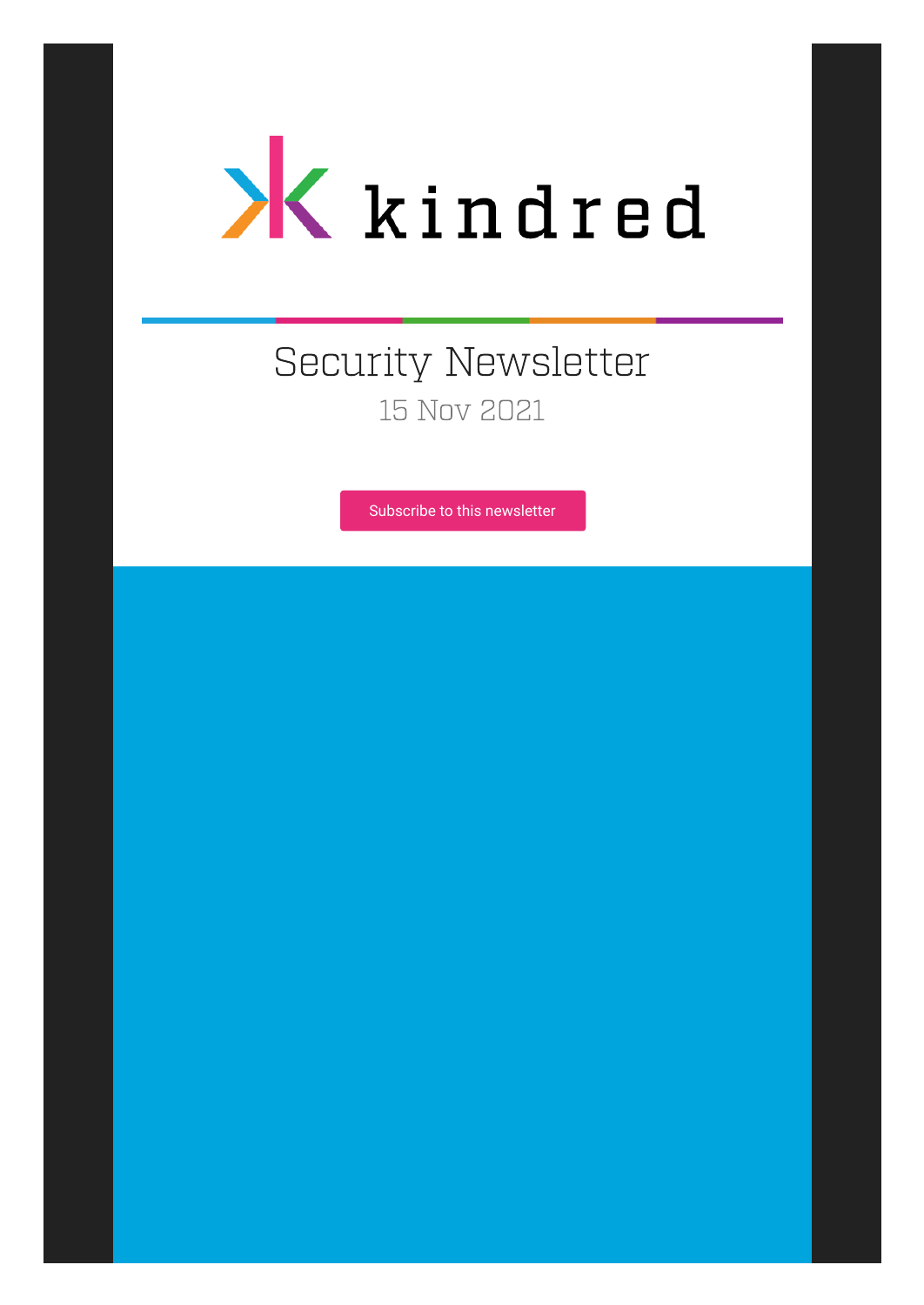### Google Caught Hackers Using a Mac Zero-Day Against Hong Kong Users



Google researchers caught hackers targeting users in Hong Kong exploiting what were at the time unknown vulnerabilities in Apple's Mac operating system. According to the researchers, the attacks have the hallmarks of government-backed hackers.

On Thursday, Google's Threat Analysis Group (TAG), the company's elite team of hacker hunters, published a report detailing the hacking campaign. The researchers didn't go as far as pointing the finger at a specific hacking group or country, but they said it was "a well resourced group, likely state backed."

"We do not have enough technical evidence to provide attribution and we do not speculate about attribution," the head of TAG Shane Huntley told Motherboard in an email. "However, the nature of the activity and targeting is consistent with a government backed actor."

[Read More on Vice](https://www.vice.com/en/article/93bw8y/google-caught-hackers-using-a-mac-zero-day-against-hong-kong-users)

[Even More on Google blog](https://blog.google/threat-analysis-group/analyzing-watering-hole-campaign-using-macos-exploits/)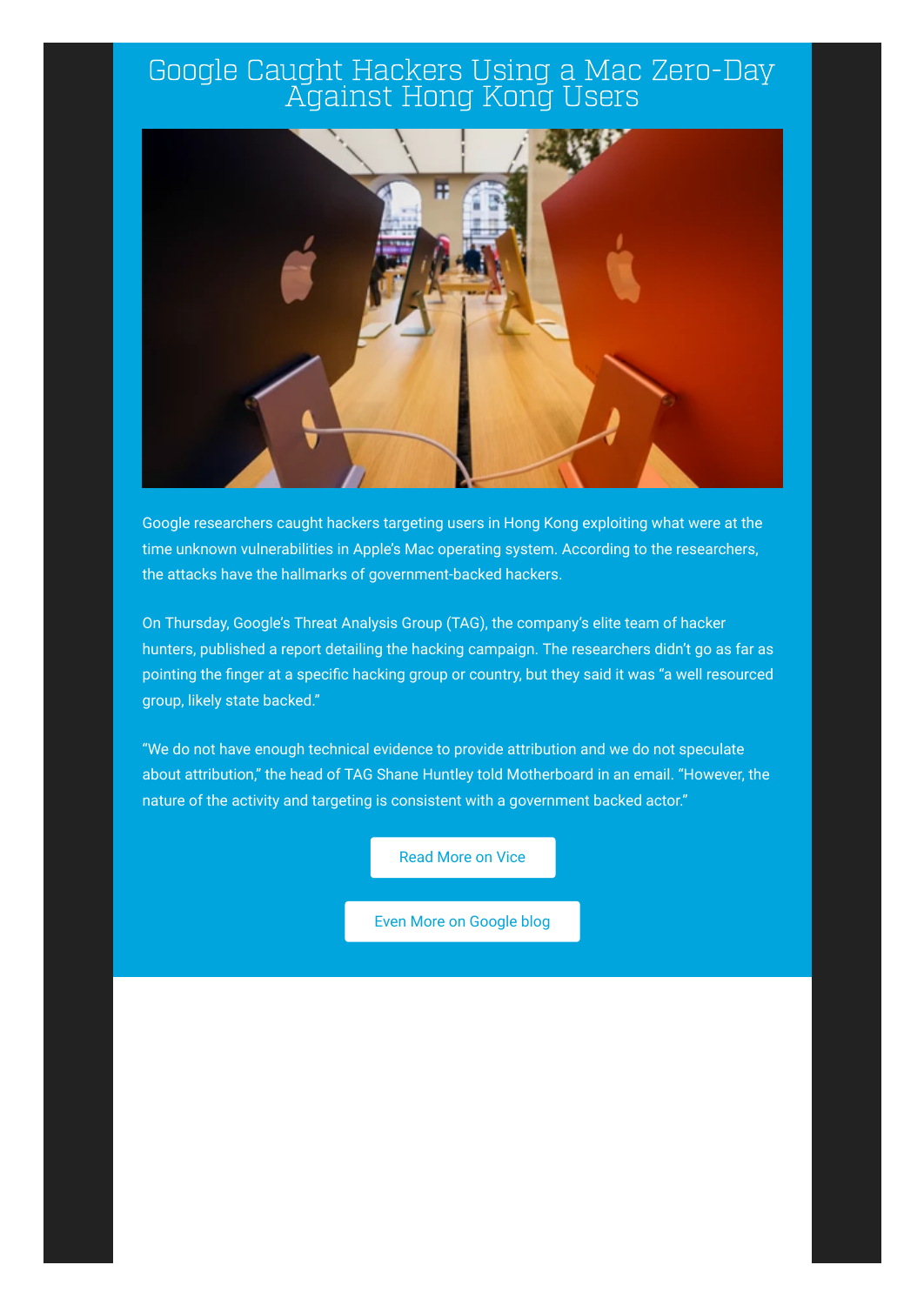#### Hoax Email Blast Abused Poor Coding in FBI **Website**



The Federal Bureau of Investigation (FBI) confirmed that its fbi.gov domain name and Internet address were used to blast out thousands of fake emails about a cybercrime investigation. According to an interview with the person who claimed responsibility for the hoax, the spam messages were sent by abusing insecure code in an FBI online portal designed to share information with state and local law enforcement authorities.

Late in the evening on Nov. 12 ET, tens of thousands of emails began flooding out from the FBI address eims@ic.fbi.gov, warning about fake cyberattacks. Around that time, KrebsOnSecurity received a message from the same email address.

"Hi its pompompurin," read the missive. "Check headers of this email it's actually coming from FBI server. I am contacting you today because we located a botnet being hosted on your forehead, please take immediate action thanks." A review of the email's message headers indicated it had indeed been sent by the FBI, and from the agency's own Internet address. The domain in the "from:" portion of the email I received — eims@ic.fbi.gov — corresponds to the FBI's Criminal Justice Information Services division (CJIS).

[Read More on Krebs on Security](https://krebsonsecurity.com/2021/11/hoax-email-blast-abused-poor-coding-in-fbi-website/)

# More #News

- [FTC shares ransomware defense tips for small US businesses](https://www.bleepingcomputer.com/news/security/ftc-shares-ransomware-defense-tips-for-small-us-businesses/)
- [Surveillance firm pays \\$1 million fine after 'spy van' scandal](https://www.bleepingcomputer.com/news/security/surveillance-firm-pays-1-million-fine-after-spy-van-scandal/)
- [Hacking the Sony Playstation 5](https://www.schneier.com/blog/archives/2021/11/hacking-the-sony-playstation-5.html)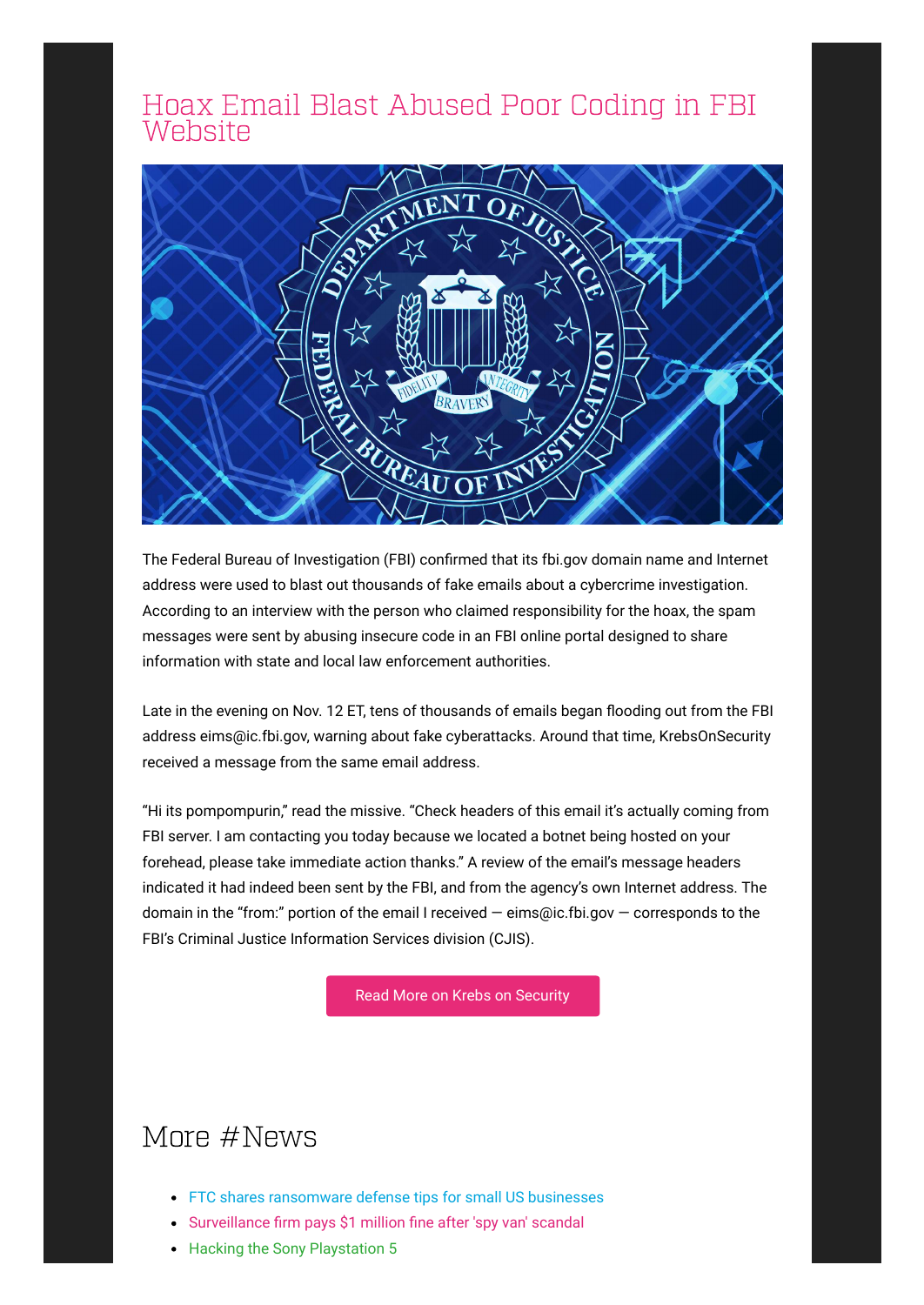- [Microsoft warns of surge in HTML smuggling phishing attacks](https://www.bleepingcomputer.com/news/security/microsoft-warns-of-surge-in-html-smuggling-phishing-attacks/)
- [Russian 'King of Fraud' sentenced to 10 years for Methbot scheme](https://www.bleepingcomputer.com/news/legal/russian-king-of-fraud-sentenced-to-10-years-for-methbot-scheme/)
- [New bill sets ransomware attack response rules for US financial orgs](https://www.bleepingcomputer.com/news/security/new-bill-sets-ransomware-attack-response-rules-for-us-financial-orgs/)
- [Gmail accounts are used in 91% of all baiting email attacks](https://www.bleepingcomputer.com/news/security/gmail-accounts-are-used-in-91-percent-of-all-baiting-email-attacks/)
- [Researchers show that Apple's CSAM scanning can be fooled easily](https://www.bleepingcomputer.com/news/technology/researchers-show-that-apple-s-csam-scanning-can-be-fooled-easily/)
- [Lazarus hackers target researchers with trojanized IDA Pro](https://www.bleepingcomputer.com/news/security/lazarus-hackers-target-researchers-with-trojanized-ida-pro/)
- [New Android malware targets Netflix, Instagram, and Twitter users](https://www.bleepingcomputer.com/news/security/new-android-malware-targets-netflix-instagram-and-twitter-users/)
- [NUCLEUS:13 TCP security bugs impact critical healthcare devices](https://www.bleepingcomputer.com/news/security/nucleus-13-tcp-security-bugs-impact-critical-healthcare-devices/)
- [China's cyber watchdog unveils new draft data management regulations](https://therecord.media/chinaa-cyber-watchdog-unveils-new-draft-data-management-regulations/)
- [Cyber-mercenary group Void Balaur has been hacking companies for years](https://therecord.media/cyber-mercenary-group-void-balaur-has-been-hacking-companies-for-years/)
- [CERT-PL employees rally around politically-dismissed chief](https://therecord.media/cert-pl-employees-rally-around-politically-dismissed-chief/)
- [Transavia airline fined for weak security practices that led to data breach](https://therecord.media/transavia-airline-fined-for-weak-security-practices-that-led-to-data-breach/)
- [China says a foreign spy agency hacked its airlines, stole passenger records](https://therecord.media/china-says-a-foreign-spy-agency-hacked-its-airlines-stole-passenger-records/)
- [The hunt for NOBELIUM, the most sophisticated nation-state attack in history](https://www.microsoft.com/security/blog/2021/11/10/the-hunt-for-nobelium-the-most-sophisticated-nation-state-attack-in-history/)

# #Breach Log

- [Costco discloses data breach after finding credit card skimmer](https://www.bleepingcomputer.com/news/security/costco-discloses-data-breach-after-finding-credit-card-skimmer/)
- [Hackers undetected on Queensland water supplier server for 9 months](https://www.bleepingcomputer.com/news/security/hackers-undetected-on-queensland-water-supplier-server-for-9-months/)
- [HPE says hackers breached Aruba Central using stolen access key](https://www.bleepingcomputer.com/news/security/hpe-says-hackers-breached-aruba-central-using-stolen-access-key/)
- [Medical software firm urges password resets after ransomware attack](https://www.bleepingcomputer.com/news/security/medical-software-firm-urges-password-resets-after-ransomware-attack/)

### #Patch Time!

- [Microsoft Patch Tuesday, November 2021 Edition](https://krebsonsecurity.com/2021/11/microsoft-patch-tuesday-november-2021-edition/)
- [Zero-day bug in all Windows versions gets free unofficial patch](https://www.bleepingcomputer.com/news/microsoft/zero-day-bug-in-all-windows-versions-gets-free-unofficial-patch/)
- [AMD fixes dozens of Windows 10 graphics driver security bugs](https://www.bleepingcomputer.com/news/security/amd-fixes-dozens-of-windows-10-graphics-driver-security-bugs/)
- [Ironic twist: WP Reset PRO bug lets hackers wipe WordPress sites](https://www.bleepingcomputer.com/news/security/ironic-twist-wp-reset-pro-bug-lets-hackers-wipe-wordpress-sites/)
- [Microsoft patches Excel zero-day used in attacks, asks Mac users to wait](https://www.bleepingcomputer.com/news/microsoft/microsoft-patches-excel-zero-day-used-in-attacks-asks-mac-users-to-wait/)
- [Microsoft urges Exchange admins to patch bug exploited in the wild](https://www.bleepingcomputer.com/news/microsoft/microsoft-urges-exchange-admins-to-patch-bug-exploited-in-the-wild/)
- [Palo Alto Warns of Zero-Day Bug in Firewalls Using GlobalProtect Portal VPN](https://thehackernews.com/2021/11/palo-alto-warns-of-zero-day-bug-in.html)
- [14 New Security Flaws Found in BusyBox Linux Utility for Embedded Devices](https://thehackernews.com/2021/11/14-new-security-flaws-found-in-busybox.html)

## #Tech and #Tools

- [Secure software supply chain: why every link matters](https://sysdig.com/blog/software-supply-chain-security/)
- [Exchange Exploit Leads to Domain Wide Ransomware](https://thedfirreport.com/2021/11/15/exchange-exploit-leads-to-domain-wide-ransomware/)
- [Exploiting CSP in Webkit to Break Authentication & Authorization](https://threatnix.io/blog/exploiting-csp-in-webkit-to-break-authentication-authorization/)
- [Scanning Millions of Publicly Exposed Docker Containers Thousands of Secrets](https://redhuntlabs.com/blog/scanning-millions-of-publicly-exposed-docker-containers-thousands-of-secrets-leaked.html) Leaked
- [The Kerberos Key List Attack: The return of the Read Only Domain Controllers](https://www.secureauth.com/blog/the-kerberos-key-list-attack-the-return-of-the-read-only-domain-controllers/)
- [Practical HTTP Header Smuggling: Sneaking Past Reverse Proxies to Attack AWS and](https://www.intruder.io/research/practical-http-header-smuggling)